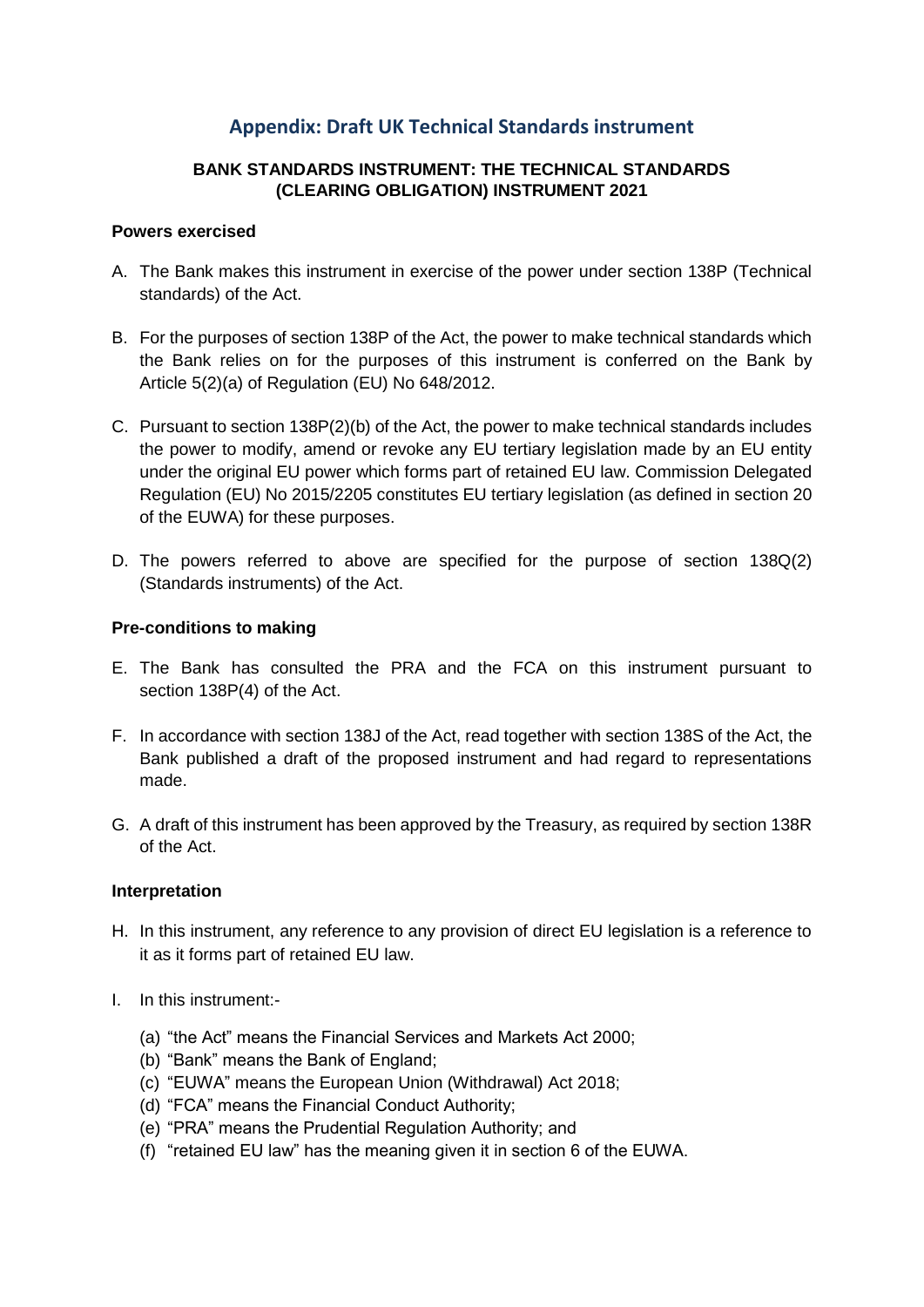#### **Modifications**

J. The Bank makes the modifications in the Annex below to Commission Delegated Regulation (EU) 2015/2205.

#### **Commencement**

- K. This instrument comes into force on the day after the day on which it is made, except for the following provisions which come into force as follows:
	- (a) the modifications set out in Schedule A to the Annex come into force on 18 October 2021;
	- (b) the modifications set out in Schedule B to the Annex come into force on 6 December 2021; and
	- (c) the modifications set out in Schedule C to the Annex come into force on 20 December 2021.

#### **Citation**

L. This instrument may be cited as the Technical Standards (Clearing Obligation) Instrument 2021.

#### **By order of the Bank of England**

[Date]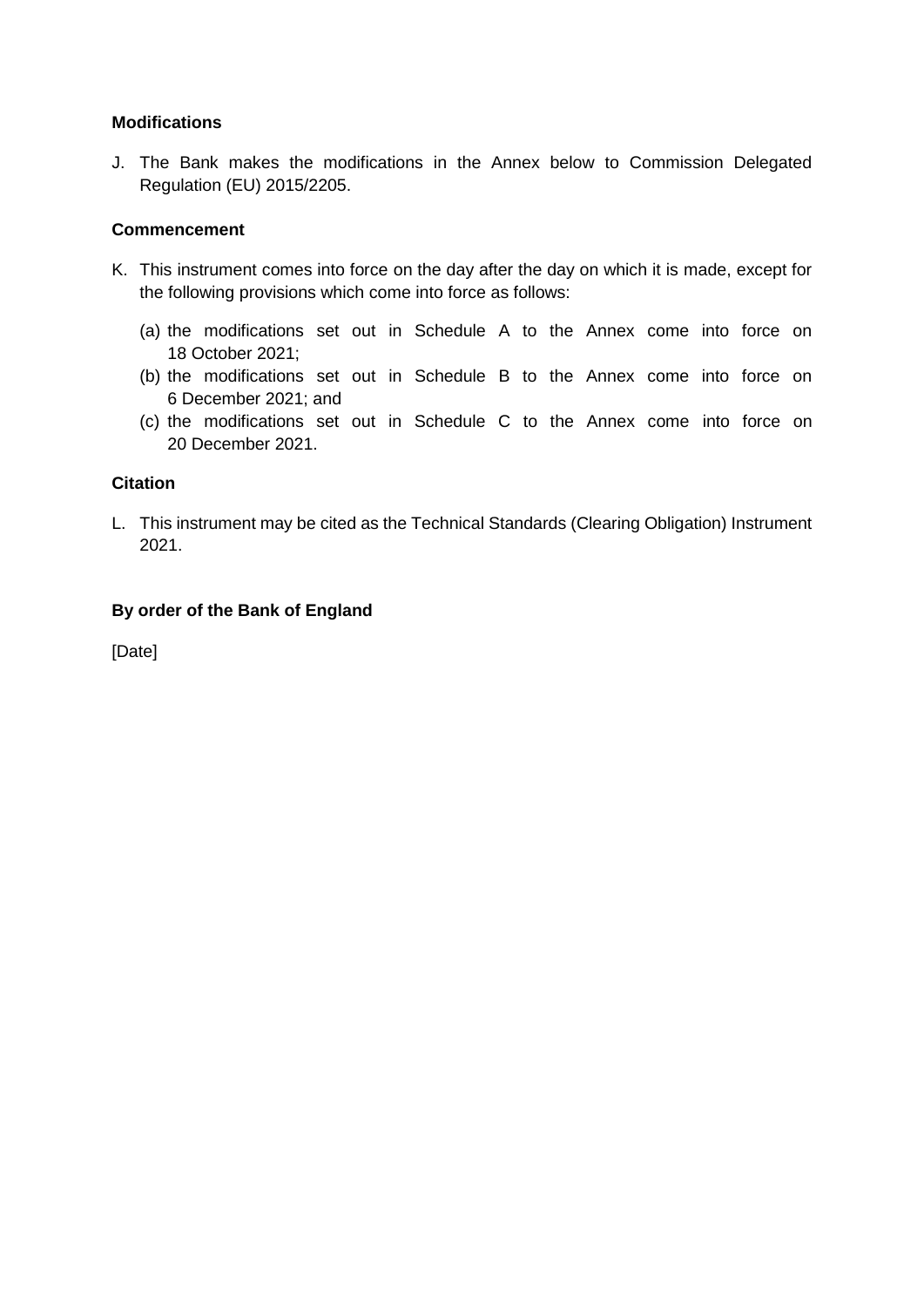#### **MODIFICATIONS TO COMMISSION DELEGATED REGULATION (EU) 2015/2205**

- 1. In this Annex, new text is underlined and deleted text is struck through.
- 2. Commission Delegated Regulation (EU) 2015/2205 supplementing Regulation (EU) No 648/2012 of the European Parliament and of the Council with regard to regulatory technical standards on the clearing obligation, as modified by Technical Standards (European Market Infrastructure) (Amendment etc.) (EU Exit) (No.2) Instrument 2019 as amended by Technical Standards (European Market Infrastructure) (Amendment etc.) (EU Exit) (No.4) Instrument 2020, as it forms part of retained EU law, is modified as set out in Schedules A, B and C.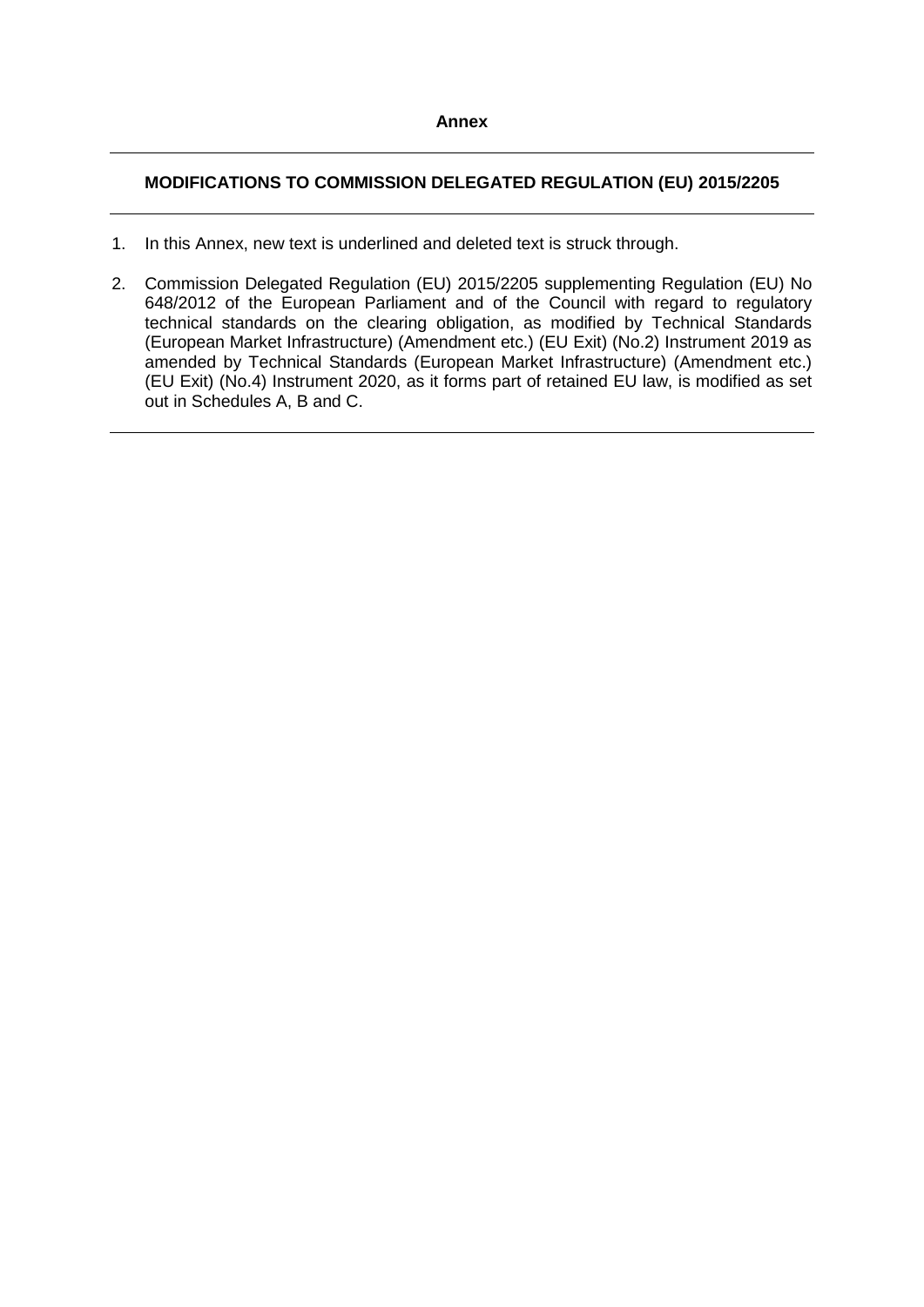### **Schedule A**

### *ANNEX*

# **Interest rate OTC derivatives classes subject to the clearing obligation**

…

### *Table 4*

# **Overnight index swaps classes**

| id       | Type       | <b>Index</b> | Reference   Settlement<br><b>Currency</b> | <b>Maturity</b> | <b>Settlement</b><br>Currency<br><b>Type</b> | Optionality | <b>Notional Type</b>        |
|----------|------------|--------------|-------------------------------------------|-----------------|----------------------------------------------|-------------|-----------------------------|
| A.4.1    | ΘIS        | <b>EONIA</b> | <b>EUR</b>                                | 7D-3Y           | Single currency                              | No          | <b>Constant or Variable</b> |
| $\cdots$ |            |              |                                           |                 |                                              |             |                             |
| A.4.4    | <u>OIS</u> | €STR         | <b>EUR</b>                                | 7D-3Y           | Single currency                              | No          | <b>Constant or Variable</b> |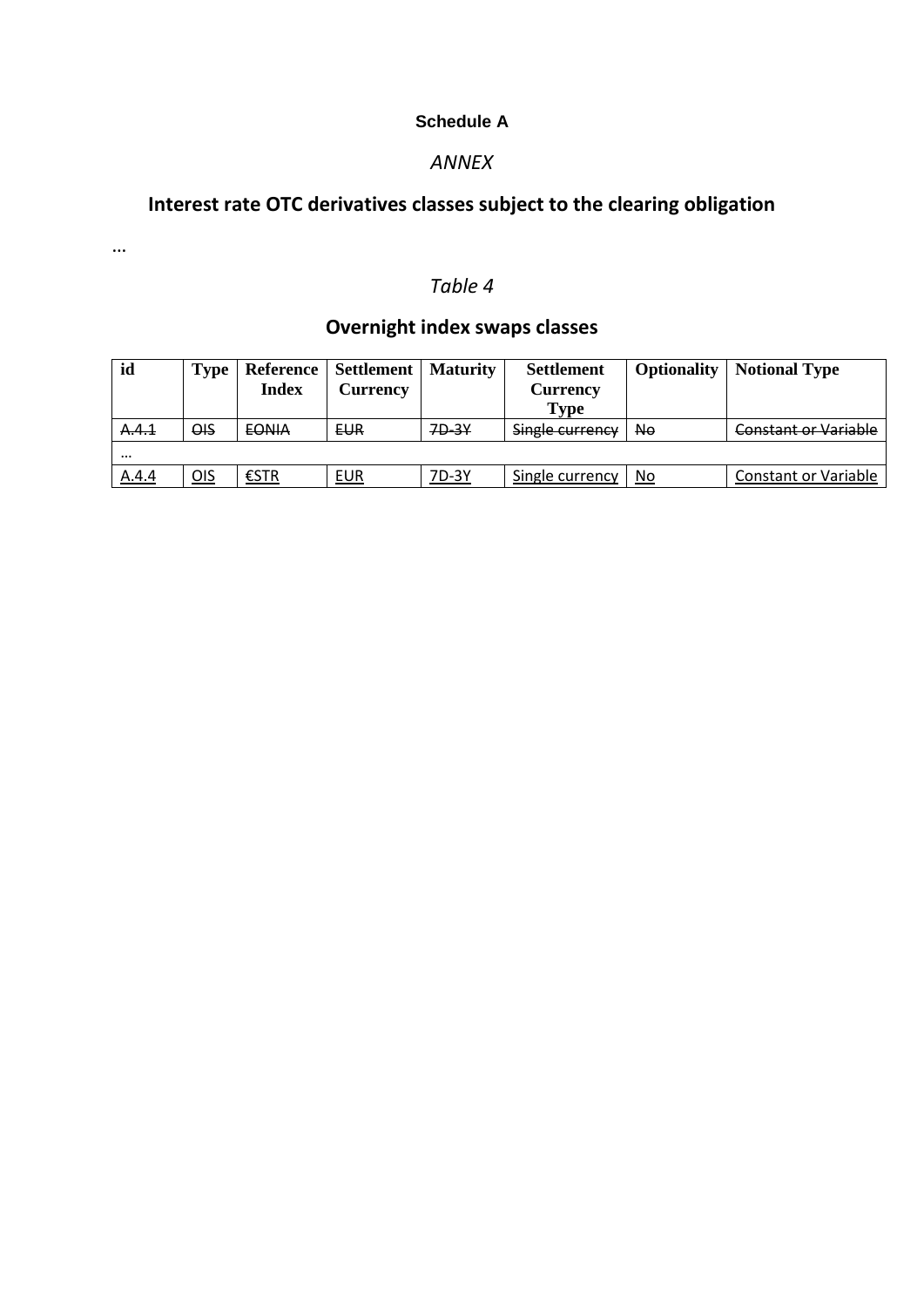### **Schedule B**

### *ANNEX*

# **Interest rate OTC derivatives classes subject to the clearing obligation**

## *Table 1*

## **Basis swaps classes**

| id       | Type         | <b>Index</b> | Reference   Settlement   Maturity<br>Currency |         | <b>Settlement</b><br><b>Currency</b><br>Type | <b>Optionality</b> | <b>Notional Type</b> |  |
|----------|--------------|--------------|-----------------------------------------------|---------|----------------------------------------------|--------------------|----------------------|--|
| $\cdots$ |              |              |                                               |         |                                              |                    |                      |  |
| A.1.3    | <b>Basis</b> | <b>LIBOR</b> | <b>JPY</b>                                    | 28D-30Y | Single currency                              | <b>No</b>          | Constant or          |  |
|          |              |              |                                               |         |                                              |                    | Variable             |  |

…

## *Table 2*

# **Fixed-to-float interest rate swaps classes**

| id       | <b>Type</b>  | <b>Reference</b><br><b>Index</b> | <b>Settlement</b>   Maturity<br><b>Currency</b> |         | <b>Settlement</b><br><b>Currency</b><br><b>Type</b> | <b>Optionality</b> | <b>Notional Type</b> |
|----------|--------------|----------------------------------|-------------------------------------------------|---------|-----------------------------------------------------|--------------------|----------------------|
| $\cdots$ |              |                                  |                                                 |         |                                                     |                    |                      |
| A.2.3    | <b>Fixed</b> | <b>LIBOR</b>                     | JPY                                             | 28D-30Y | Single                                              | N <sub>o</sub>     | Constant or          |
|          | $-10-$       |                                  |                                                 |         | currency                                            |                    | Variable             |
|          | <b>Float</b> |                                  |                                                 |         |                                                     |                    |                      |

…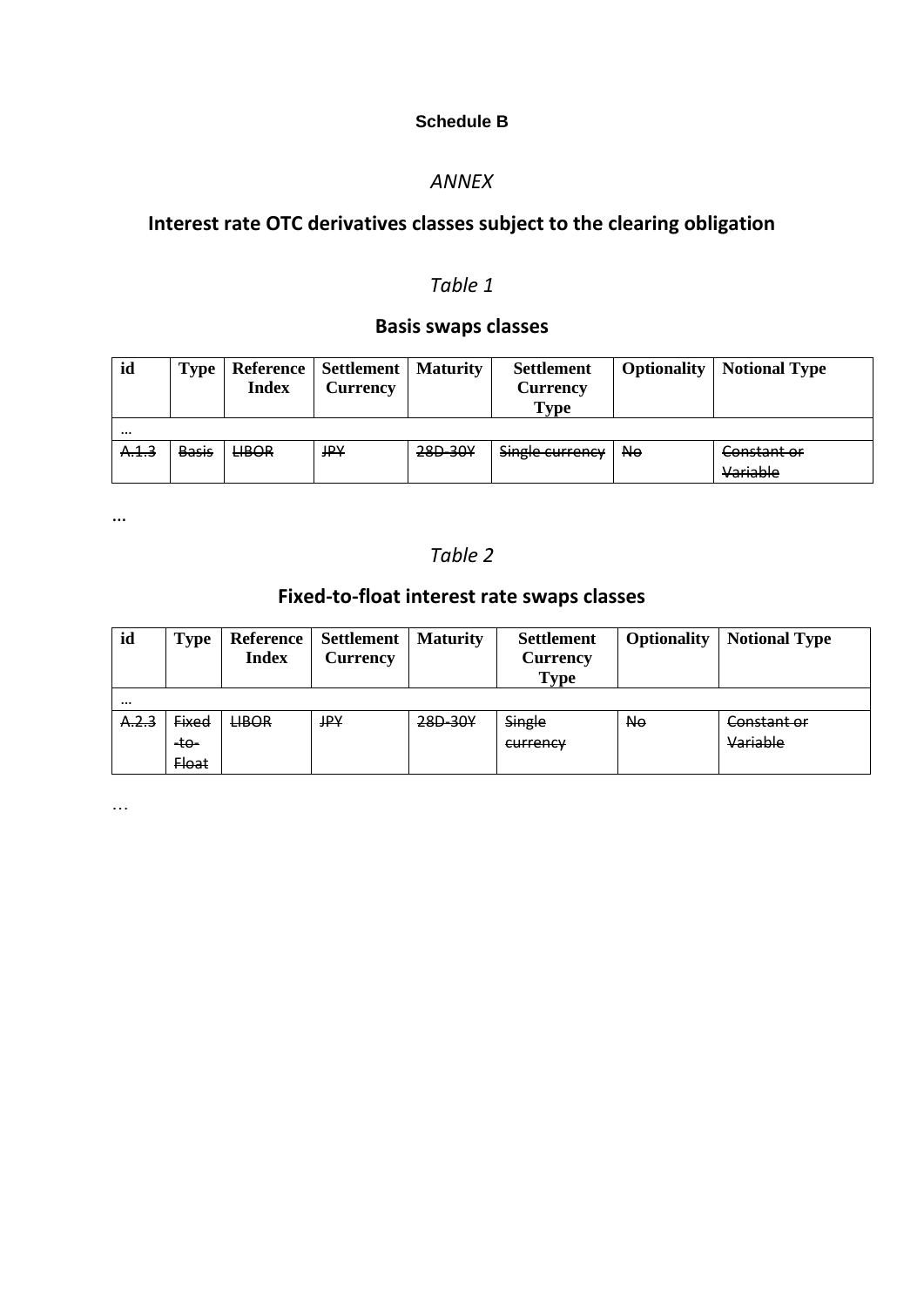### **Schedule C**

### *ANNEX*

# **Interest rate OTC derivatives classes subject to the clearing obligation**

### *Table 1*

## **Basis swaps classes**

| id       | Type         | <b>Index</b> | Reference   Settlement   Maturity<br><b>Currency</b> |         | <b>Settlement</b><br>Currency<br><b>Type</b> | <b>Optionality</b> | <b>Notional Type</b> |
|----------|--------------|--------------|------------------------------------------------------|---------|----------------------------------------------|--------------------|----------------------|
| $\cdots$ |              |              |                                                      |         |                                              |                    |                      |
| A.1.2    | <b>Basis</b> | <b>LIBOR</b> | <b>GBP</b>                                           | 28D-50Y | Single currency                              | Ne                 | Constant or          |
|          |              |              |                                                      |         |                                              |                    | Variable             |

…

### *Table 2*

## **Fixed-to-float interest rate swaps classes**

| id       | Type         | <b>Reference</b><br><b>Index</b> | <b>Settlement</b>   Maturity<br>Currency |         | Currency<br><b>Type</b> | <b>Settlement</b>   Optionality | <b>Notional Type</b>        |
|----------|--------------|----------------------------------|------------------------------------------|---------|-------------------------|---------------------------------|-----------------------------|
| $\cdots$ |              |                                  |                                          |         |                         |                                 |                             |
| A.2.2    | Fixed-to-    | <b>LIBOR</b>                     | <b>GBP</b>                               | 28D-50Y | Single                  | <b>No</b>                       | <b>Constant or Variable</b> |
|          | <b>Float</b> |                                  |                                          |         | currency                |                                 |                             |

…

### *Table 3*

## **Forward rate agreement classes**

| id       | <b>Type</b> | <b>Reference</b><br>Index | Settlement<br>Currency | <b>Maturity</b> | <b>Settlement</b><br>Currency<br>Type | <b>Optionality</b> | <b>Notional Type</b>    |
|----------|-------------|---------------------------|------------------------|-----------------|---------------------------------------|--------------------|-------------------------|
| $\cdots$ |             |                           |                        |                 |                                       |                    |                         |
| A.3.2    | <b>FRA</b>  | <b>LIBOR</b>              | <b>GBP</b>             | $3D-3Y$         | Single currency                       | No.                | Constant or<br>Variable |

…